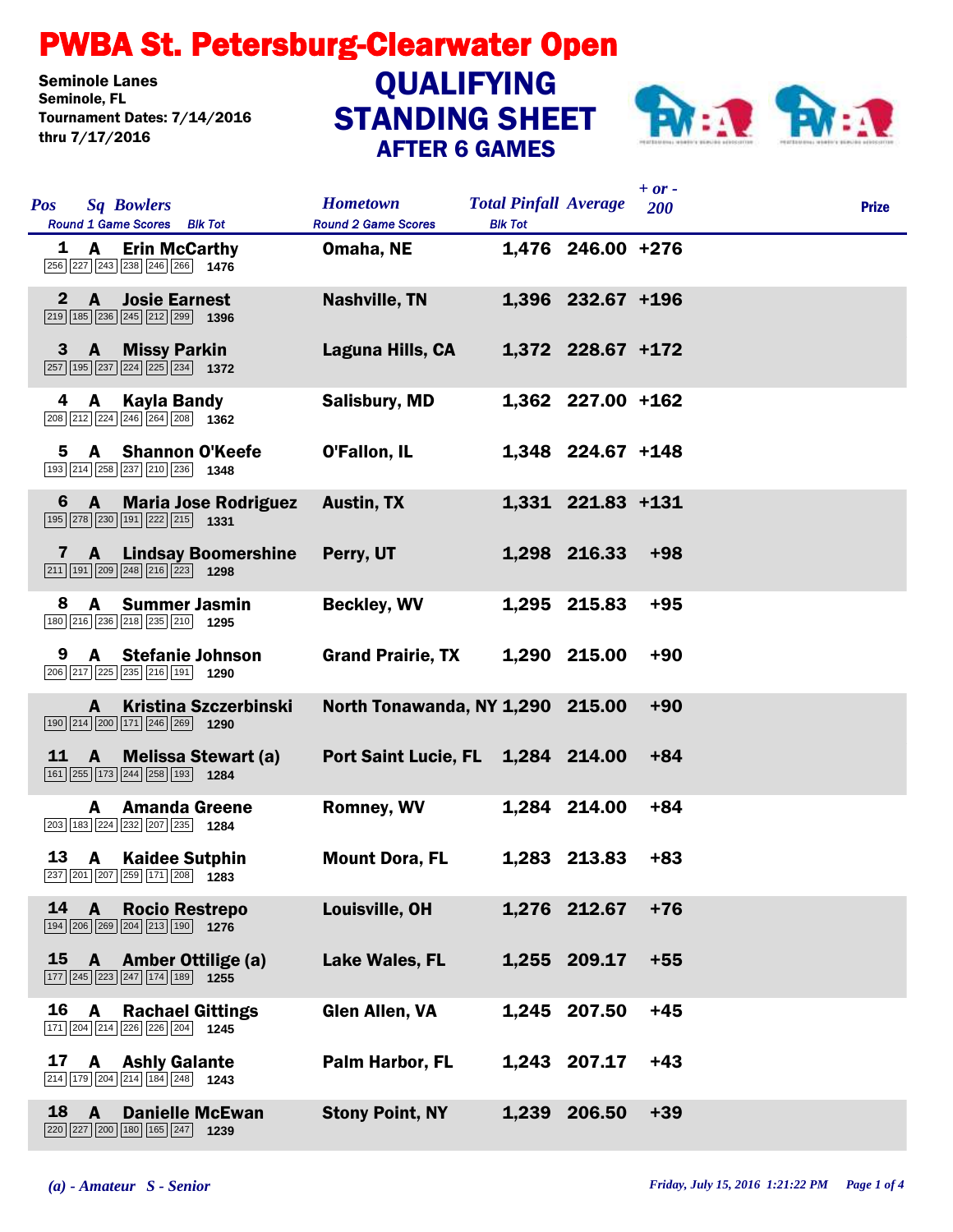| Pos       |                 | <b>Sq Bowlers</b>                                                                                                        | <b>Hometown</b>                                      | <b>Total Pinfall Average</b> |              | $+ or -$<br>200 | <b>Prize</b> |
|-----------|-----------------|--------------------------------------------------------------------------------------------------------------------------|------------------------------------------------------|------------------------------|--------------|-----------------|--------------|
| <b>19</b> | A               | Round 1 Game Scores Blk Tot<br><b>Kerry Smith</b><br>200 213 207 208 234 176 1238                                        | <b>Round 2 Game Scores</b><br><b>New Holland, PA</b> | <b>Blk Tot</b>               | 1,238 206.33 | $+38$           |              |
|           | A               | Kayla Johnson<br>193 184 202 211 244 204 1238                                                                            | <b>Washington, IL</b>                                |                              | 1,238 206.33 | $+38$           |              |
| 21        | A               | <b>Stephanie Martins</b><br>213 220 194 217 192 201 1237                                                                 | <b>Brazil</b>                                        |                              | 1,237 206.17 | $+37$           |              |
| 22        | A               | Diana Zavjalova<br>195 222 228 177 214 200 1236                                                                          | Latvia                                               |                              | 1,236 206.00 | $+36$           |              |
| 23        |                 | <b>A</b> Anggie Ramirez-Perea<br>198 223 226 168 200 219 1234                                                            | <b>Austin, TX</b>                                    |                              | 1,234 205.67 | $+34$           |              |
| 24        | A               | Nicole Bower (a)<br>234 189 185 200 182 242 1232                                                                         | Camp Hill, PA                                        |                              | 1,232 205.33 | $+32$           |              |
|           | A               | <b>Karen Marcano</b><br>248 180 213 190 217 184 1232                                                                     | Venezuela                                            |                              | 1,232 205.33 | $+32$           |              |
| 26        | A               | Kendra Gaines (a)<br>204 169 238 211 192 216 1230                                                                        | <b>Orlando, FL</b>                                   |                              | 1,230 205.00 | $+30$           |              |
|           | A               | <b>Elise Bolton</b><br>186 182 176 204 244 238 1230                                                                      | <b>Merritt Island, FL</b>                            |                              | 1,230 205.00 | $+30$           |              |
| 28        | A               | <b>Brooke Bower</b><br>201 181 182 264 184 215 1227                                                                      | Camp Hill, PA                                        |                              | 1,227 204.50 | $+27$           |              |
|           | A               | <b>Megan Kelly</b><br>189 215 177 257 175 214 1227                                                                       | Dayton, OH                                           |                              | 1,227 204.50 | $+27$           |              |
| 30        | A               | <b>Verity Crawley (a)</b><br>190 192 209 226 221 185 1223                                                                | <b>England</b>                                       |                              | 1,223 203.83 | $+23$           |              |
| 31        | <b>A</b>        | <b>Liz Johnson</b><br>202 237 171 233 174 205 1222                                                                       | <b>Cheektowaga, NY</b>                               |                              | 1,222 203.67 | $+22$           |              |
| 32        | A               | Keli Callahan (a)<br>180 174 205 235 201 224 1219                                                                        | Las Vegas, NV                                        |                              | 1,219 203.17 | $+19$           |              |
|           | <b>Cut Line</b> | <b>Cash Line</b><br>33S A Lucy Sandelin (a)<br>238 188 203 180 189 219 1217                                              | Tampa, FL                                            |                              | 1,217 202.83 | $+17$           |              |
| 34        | $\mathbf{A}$    | <b>Kelly Kulick</b><br>185 206 167 213 241 204 1216                                                                      | Union, NJ                                            |                              | 1,216 202.67 | $+16$           |              |
|           | A               | <b>Gabby Mayfield</b><br>$\boxed{212}$ $\boxed{224}$ $\boxed{218}$ $\boxed{172}$ $\boxed{213}$ $\boxed{177}$ <b>1216</b> | Lake Isabella, CA                                    |                              | 1,216 202.67 | $+16$           |              |
| 36        | A               | <b>April Ellis</b><br>182 256 201 164 234 178 1215                                                                       | Wichita, KS                                          |                              | 1,215 202.50 | $+15$           |              |
| 37        |                 | <b>A</b> Jennifer Higgins<br>205 228 175 182 190 233 1213                                                                | Westerville, OH                                      |                              | 1,213 202.17 | $+13$           |              |
|           | A               | <b>Anneli Blomqvist</b><br>238 187 188 215 190 195 1213                                                                  | <b>Sweden</b>                                        |                              | 1,213 202.17 | $+13$           |              |
| 39        | A               | <b>Bryanna Cote</b><br>182 212 200 176 200 235 1205                                                                      | <b>Red Rock, AZ</b>                                  |                              | 1,205 200.83 | $+5$            |              |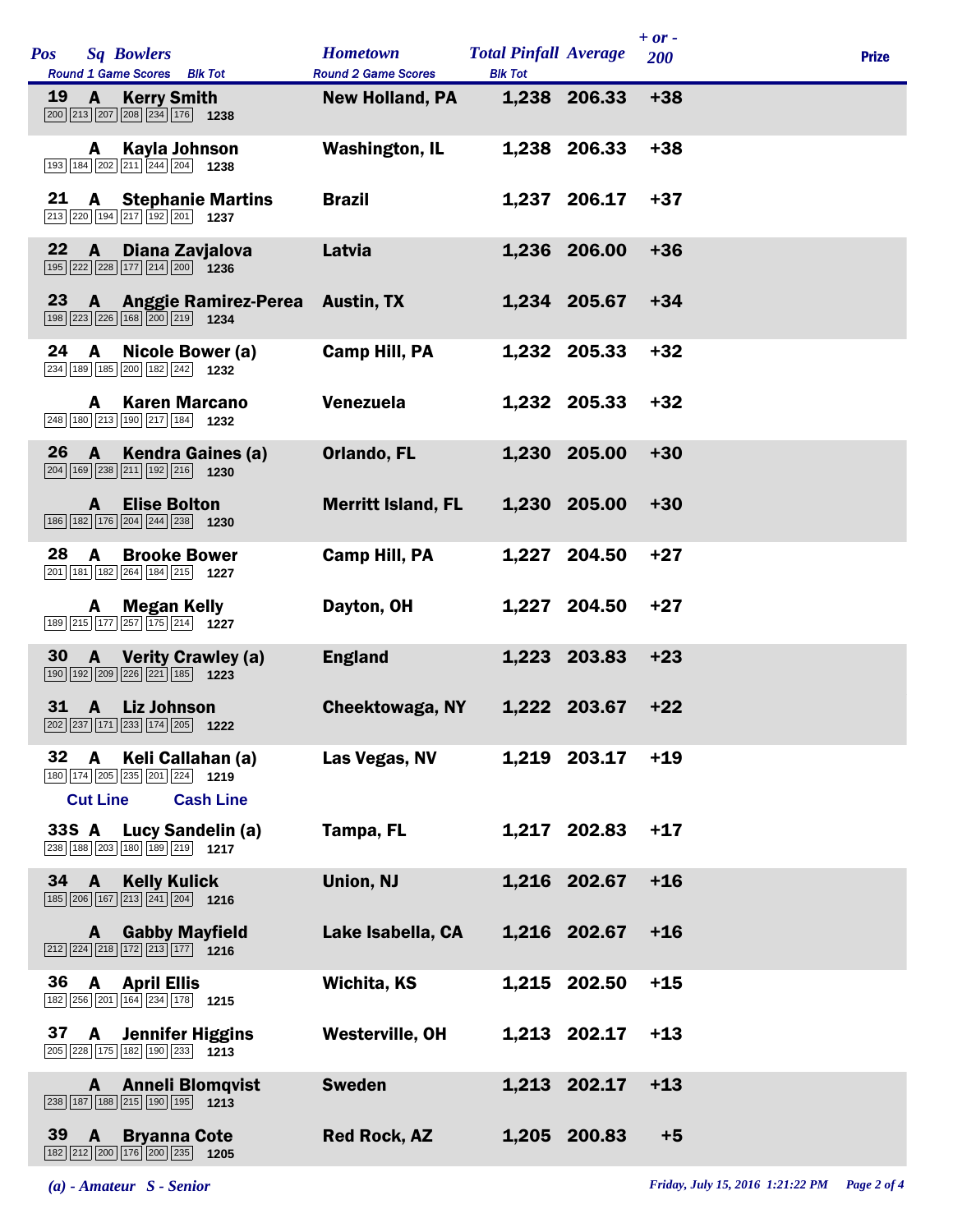| <b>Pos</b><br><b>Sq Bowlers</b><br>Round 1 Game Scores Blk Tot                                                                                       | <b>Hometown</b><br><b>Round 2 Game Scores</b> | <b>Total Pinfall Average</b><br><b>Blk Tot</b> |              | $+ or -$<br>200 | <b>Prize</b> |  |
|------------------------------------------------------------------------------------------------------------------------------------------------------|-----------------------------------------------|------------------------------------------------|--------------|-----------------|--------------|--|
| 40<br><b>Jodi Woessner</b><br>A<br>199 186 168 206 184 257 1200                                                                                      | Oregon, OH                                    |                                                | 1,200 200.00 | Even            |              |  |
| 41 A Karen Boyd (a)<br>204 210 174 206 192 211 197                                                                                                   | <b>Fort Lauderdale, FL</b>                    |                                                | 1,197 199.50 | $-3$            |              |  |
| 42 A Shannon Pluhowsky<br>$\boxed{196}$ $\boxed{165}$ $\boxed{212}$ $\boxed{226}$ $\boxed{221}$ $\boxed{171}$ 1191                                   | Dayton, OH                                    |                                                | 1,191 198.50 | $-9$            |              |  |
| 43<br><b>A</b> Brigette Coleman (a)<br>$\boxed{224}$ $\boxed{211}$ $\boxed{201}$ $\boxed{191}$ $\boxed{154}$ $\boxed{209}$ <b>1190</b>               | <b>High Springs, FL</b>                       |                                                | 1,190 198.33 | $-10$           |              |  |
| 44<br>A<br>Victoria Jones (a)<br>149 202 187 239 235 176 1188                                                                                        | <b>Baltimore, MD</b>                          |                                                | 1,188 198.00 | $-12$           |              |  |
| <b>Kristina Wendell</b><br>A<br>168 181 191 254 227 167 1188                                                                                         | Kingston, NY                                  |                                                | 1,188 198.00 | $-12$           |              |  |
| 46<br>$\mathbf{A}$<br><b>Sabrena Divis</b><br>$\boxed{177}$ $\boxed{239}$ $\boxed{210}$ $\boxed{182}$ $\boxed{165}$ $\boxed{211}$ <b>1184</b>        | Gillette, WY                                  |                                                | 1,184 197.33 | $-16$           |              |  |
| 47<br>A Mariana Ayala<br>199 178 235 158 213 194 1177                                                                                                | Euless, TX                                    |                                                | 1,177 196.17 | $-23$           |              |  |
| 48<br><b>Jes Lesagonicz</b><br>A<br>239 202 176 232 177 149 1775                                                                                     | Atlanta, GA                                   |                                                | 1,175 195.83 | $-25$           |              |  |
| 49S A<br>Amanda Flood (a)<br>$\boxed{220}$ 154 $\boxed{201}$ 190 $\boxed{203}$ 192 1160                                                              | <b>Brandon, FL</b>                            |                                                | 1,160 193.33 | $-40$           |              |  |
| <b>Ashley Purkey</b><br>A.<br>$\boxed{209}$ $\boxed{225}$ $\boxed{192}$ $\boxed{236}$ $\boxed{142}$ $\boxed{156}$ 1160                               | <b>Godfrey, IL</b>                            |                                                | 1,160 193.33 | $-40$           |              |  |
| 51<br>A<br><b>Clara Guerrero</b><br>$\boxed{182}$ $\boxed{209}$ $\boxed{188}$ $\boxed{200}$ $\boxed{160}$ $\boxed{204}$ <b>1143</b>                  | <b>Pflugerville, TX</b>                       |                                                | 1,143 190.50 | $-57$           |              |  |
| 52<br><b>Cassandra Hoehnen</b><br>A<br>180   217   201   189   165   187   1139                                                                      | Sussex, WI                                    |                                                | 1,139 189.83 | $-61$           |              |  |
| <b>Natalie Goodman</b><br>A<br>187 191 160 218 202 181 1139                                                                                          | O'Fallon, IL                                  |                                                | 1,139 189.83 | $-61$           |              |  |
| <b>Kamilah Dammers</b><br>A<br>$\boxed{170}$ $\boxed{207}$ $\boxed{162}$ $\boxed{200}$ $\boxed{206}$ $\boxed{194}$ <b>1139</b>                       | <b>Aruba</b>                                  |                                                | 1,139 189.83 | $-61$           |              |  |
| 55<br>Taylor Bulthuis (a)<br>A<br>$\boxed{190}$ $\boxed{167}$ $\boxed{195}$ $\boxed{172}$ $\boxed{203}$ $\boxed{210}$ <b>1137</b>                    | <b>Coral Springs, FL</b>                      |                                                | 1,137 189.50 | $-63$           |              |  |
| 56<br>Jennifer Hernandez (a)<br>A<br>178 145 213 218 186 194 1134                                                                                    | <b>Land O Lakes, FL</b>                       |                                                | 1,134 189.00 | $-66$           |              |  |
| 57<br><b>Jackie Carbonetto</b><br>A<br>185 183 167 207 233 157 1132                                                                                  | <b>Blauvelt, NY</b>                           |                                                | 1,132 188.67 | -68             |              |  |
| 58<br><b>Tiffany Crosby (a)</b><br>$\mathbf{A}$<br>$\boxed{168}$ $\boxed{249}$ $\boxed{212}$ $\boxed{163}$ $\boxed{163}$ $\boxed{168}$ $\boxed{123}$ | St. Petersburg, FL                            |                                                | 1,123 187.17 | $-77$           |              |  |
| 59S A<br>Pam Sprow (a)<br>192 192 167 193 165 213 122                                                                                                | Lakeland, FL                                  |                                                | 1,122 187.00 | $-78$           |              |  |
| 60<br>A<br><b>Brittany Himmelreich</b><br>173 191 160 159 236 184 1103                                                                               | Cressona, PA                                  |                                                | 1,103 183.83 | $-97$           |              |  |